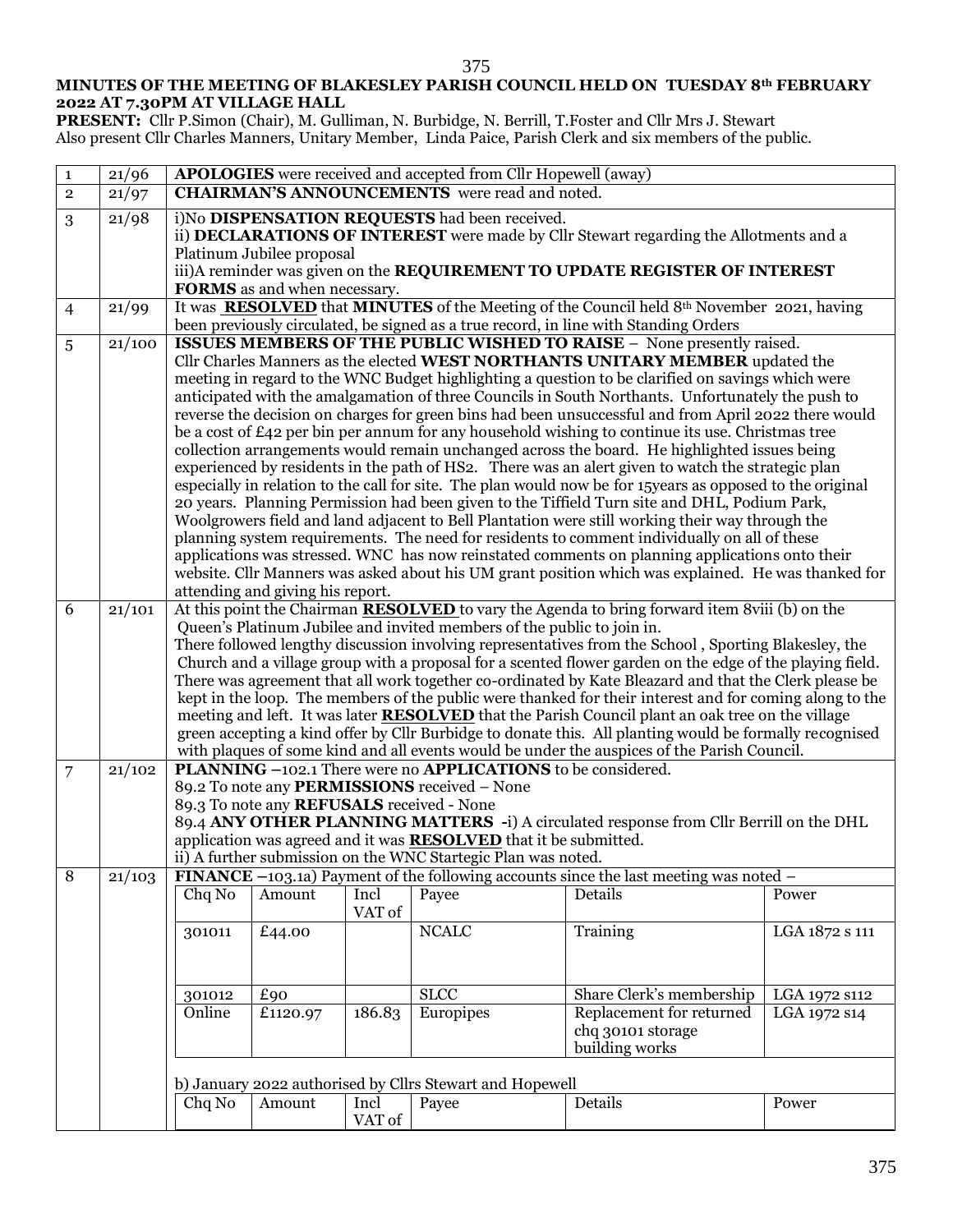|             | OL1/1                  | £1337.22)                                              |        |                           |                                                                                                                                                                                                                                                                                                                                                                                                                                                                                                                                     |                                  |
|-------------|------------------------|--------------------------------------------------------|--------|---------------------------|-------------------------------------------------------------------------------------------------------------------------------------------------------------------------------------------------------------------------------------------------------------------------------------------------------------------------------------------------------------------------------------------------------------------------------------------------------------------------------------------------------------------------------------|----------------------------------|
|             |                        | £27.90)<br>£1365.12                                    |        | Linda Paice               | Salary inc re chq 300988<br>Expenses                                                                                                                                                                                                                                                                                                                                                                                                                                                                                                | LGA 1972 s 112<br>LGA 1872 s 111 |
|             | OL1/2                  | £413.79                                                |        | <b>HMRC</b>               | Tax & NHI                                                                                                                                                                                                                                                                                                                                                                                                                                                                                                                           | LGA1972 s 112                    |
|             | OL1/3                  | £162.00                                                | 27.00  | <b>DNH</b> Contracts      | Dog bin maintenance                                                                                                                                                                                                                                                                                                                                                                                                                                                                                                                 | Open Spaces Act                  |
|             | OL1/4                  | £165.42                                                | 27.57  | N J Blackwell             | Mowing                                                                                                                                                                                                                                                                                                                                                                                                                                                                                                                              | Open Spaces Act                  |
|             | OL1/5                  | £31.49                                                 |        | Anglian Water             | Allotment water                                                                                                                                                                                                                                                                                                                                                                                                                                                                                                                     | Allotments Act                   |
|             | OL1/6                  | £101.20)                                               |        | <b>GNPC</b>               | Shared admin costs                                                                                                                                                                                                                                                                                                                                                                                                                                                                                                                  | LGA 1972 s111                    |
|             |                        | £151.00)<br>£252.20                                    |        |                           | Wrongly deposited receipt                                                                                                                                                                                                                                                                                                                                                                                                                                                                                                           | LGA 1972 s111                    |
|             | OL1/7                  | £120.20                                                | 20.03  | Playdale Ltd              | Hand sanitiser                                                                                                                                                                                                                                                                                                                                                                                                                                                                                                                      | <b>GPOC</b>                      |
|             | OL1/8                  | £817.34                                                | 136.22 | $\overline{C$ & W Knight  | Stone for storage bldg<br>base                                                                                                                                                                                                                                                                                                                                                                                                                                                                                                      | LGA 1972 s14                     |
|             | OL1/9                  | £640.00                                                |        | Sycamore<br>Properties    | VH and play area mowing                                                                                                                                                                                                                                                                                                                                                                                                                                                                                                             | <b>Open Spaces Act</b>           |
|             | OL1/10                 | £264.40                                                | 52.40  | <b>Arnold Thomson</b>     | Legal costs                                                                                                                                                                                                                                                                                                                                                                                                                                                                                                                         | <b>GPOC</b>                      |
|             | OL1/11                 | £100.00                                                |        | <b>GNPC</b>               | Addition error on OL1/6                                                                                                                                                                                                                                                                                                                                                                                                                                                                                                             | LGA 1972 S111                    |
|             | <b>Direct</b><br>Debit | £86.58                                                 | 4.11   | SSE                       | Electricity                                                                                                                                                                                                                                                                                                                                                                                                                                                                                                                         | <b>Highways Act</b>              |
|             | OL2/1                  | £661.56                                                | VAT of | Linda Paice               | Salary                                                                                                                                                                                                                                                                                                                                                                                                                                                                                                                              | LGA 1972 s 112                   |
|             | OL2/2                  | £156.14                                                |        | <b>HMRC</b>               | Tax & NHI                                                                                                                                                                                                                                                                                                                                                                                                                                                                                                                           | LGA1972 s 112                    |
|             | $\overline{OL2/3}$     | £72.00                                                 | 12.00  | <b>DNH</b> Contracts      | Dog bin maintenance                                                                                                                                                                                                                                                                                                                                                                                                                                                                                                                 | Open Spaces Act                  |
|             | OL2/4                  | £40.00                                                 |        | Information<br>Commission | Data protection renewal                                                                                                                                                                                                                                                                                                                                                                                                                                                                                                             | LGA 1972 s111                    |
|             | OL2/5                  | £1087.20                                               | 181.20 | Tollers                   | Legal advice                                                                                                                                                                                                                                                                                                                                                                                                                                                                                                                        | <b>GPOC</b>                      |
|             | OL2/6                  | £38.00                                                 |        | <b>NCALC</b>              | Training                                                                                                                                                                                                                                                                                                                                                                                                                                                                                                                            | LGA 1972 S111                    |
|             | Direct<br>debit        | £97.43                                                 | 4.63   | <b>SSE</b>                | Electricity                                                                                                                                                                                                                                                                                                                                                                                                                                                                                                                         | Highways act                     |
|             | earmarked funds.       | 103.2 RECEIPTS - None<br>Hall road would be requested, |        |                           | 103.3 The Council's bank balance at 31 <sup>st</sup> January 2022 was noted as £107232.27 with £21,539 of<br>103.4 A quotation from N J Blackwell for mowing in the upcoming season was noted and it was<br><b>RESOLVED</b> that it be accepted. A quotation to add onto this for inclusion of mowing of the Village<br>103.5 Following a circulation by the Clerk it was <b>RESOLVED</b> that from April 2022 the Council<br>subscribe to a 5 year Edge IT Systems Package to keep the accounts with an initial set up fee of £134 |                                  |
|             |                        | followed by an annual discounted fee of £110.          |        |                           |                                                                                                                                                                                                                                                                                                                                                                                                                                                                                                                                     |                                  |
| 21/104<br>9 | progressing.           |                                                        |        |                           | <b>REPORTS</b> 104.1 - PLAYING FIELD - a)Work on the <b>STORAGE BUILDING</b> base was                                                                                                                                                                                                                                                                                                                                                                                                                                               |                                  |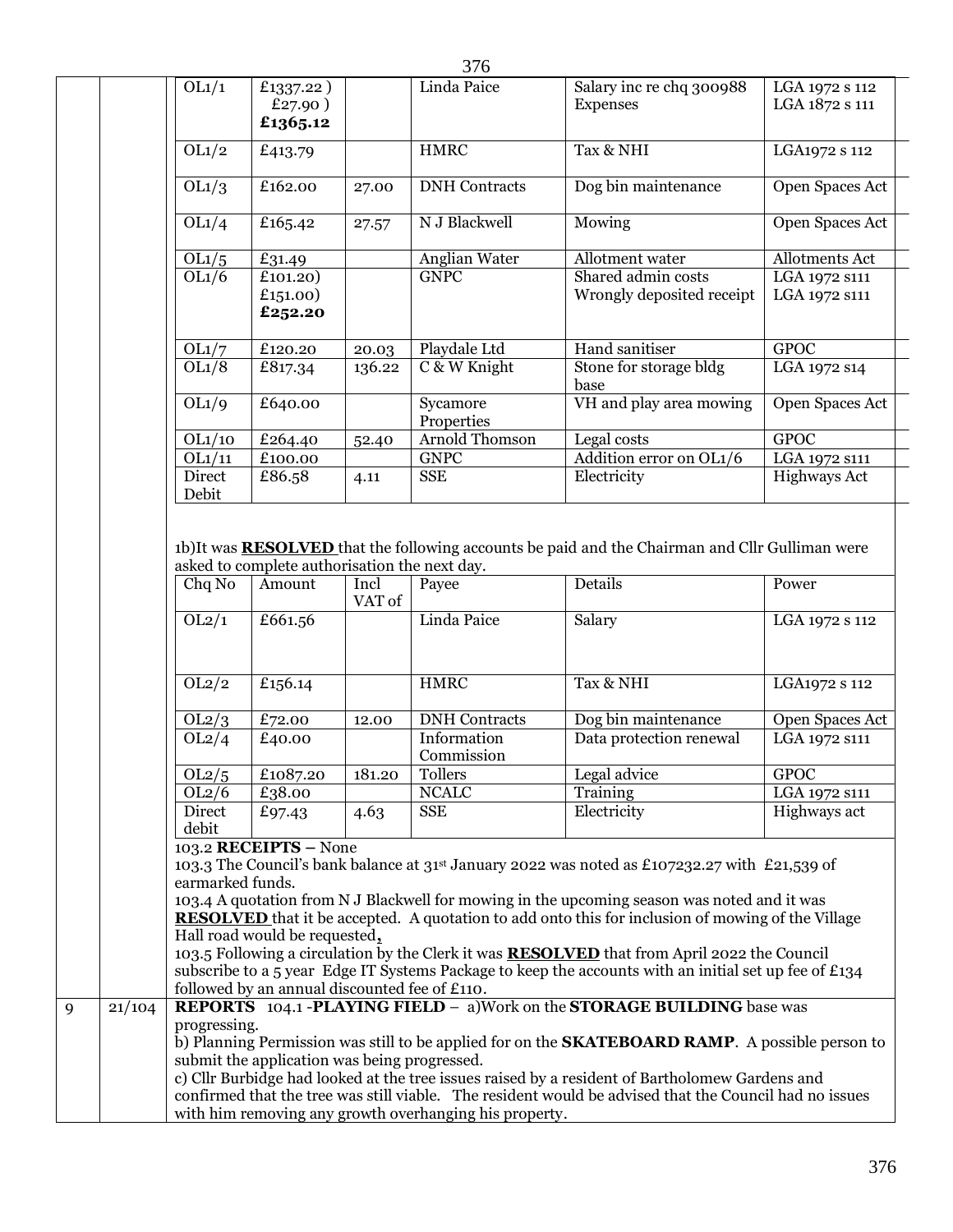|    |        | 377                                                                                                                                                                                                                                                                                                                                                                                                                                                                                                                                                      |  |  |  |  |  |  |
|----|--------|----------------------------------------------------------------------------------------------------------------------------------------------------------------------------------------------------------------------------------------------------------------------------------------------------------------------------------------------------------------------------------------------------------------------------------------------------------------------------------------------------------------------------------------------------------|--|--|--|--|--|--|
|    |        | c) The Clerk had left messages for Heyford Moles regarding serious issues at the field and would again<br>make contact as no action appeared to have been taken.                                                                                                                                                                                                                                                                                                                                                                                         |  |  |  |  |  |  |
|    |        | 104.2 HIGHWAYS $-$ a) No further defect reports.<br>b) There were no updates on previous reports.<br>c) The Clerk supplied Cllr Burbidge with the relevant support forms in relation to the possibility of<br>yellow lines on a section of High Street.<br>d) Contact would be made with Highways in regarding to the footpath/kerb reinstatement.                                                                                                                                                                                                       |  |  |  |  |  |  |
|    |        | 104.3 RIGHTS OF WAY - Nothing further reported.                                                                                                                                                                                                                                                                                                                                                                                                                                                                                                          |  |  |  |  |  |  |
|    |        | 104.4 LIGHTING -i) No faulty lights were reported.<br>ii) The Clerk advised that following the closure of Aylesbury Mains a new contract had been taken up<br>with Forde & McHugh at Newport Pagnell.                                                                                                                                                                                                                                                                                                                                                    |  |  |  |  |  |  |
|    |        | 104.5 BURIAL GROUND - As the pipe and the tap were still leaking badly Cllr Burbidge undertook to<br>carry out a repair. Cllr Burbidge had completed external hedge cutting and N J Blackwell would be<br>advised accordingly so that the inside hedge can be addressed.                                                                                                                                                                                                                                                                                 |  |  |  |  |  |  |
|    |        | 104.6 ALLOTMENTS – Following the recent damage to the boundary fence and on recommendation<br>by Cllr Burbidge it was <b>RESOLVED</b> that the Council supply the necessary fencing for the Allotment<br>holders to complete a full reinstatement.                                                                                                                                                                                                                                                                                                       |  |  |  |  |  |  |
|    |        | 104.7 VILLAGE HALL $-$ a) The planting by the Hall by the end of the building and at the top corner<br>of the road still needed to be removed and the Clerk would ask N J Blackwell to provide a quotation to<br>do this.                                                                                                                                                                                                                                                                                                                                |  |  |  |  |  |  |
|    |        | b) The Solicitor acting on the road issues was awaiting a response to an earlier letter sent to<br>Messrs Hopewell and Beasley.                                                                                                                                                                                                                                                                                                                                                                                                                          |  |  |  |  |  |  |
|    |        | 104.8 <b>OTHER REPORTS</b> – i) The order for tree works in the Pocket Park had been placed with<br><b>Brampton Valley</b><br>ii) The Queen's Platinum Jubilee had earlier been considered.                                                                                                                                                                                                                                                                                                                                                              |  |  |  |  |  |  |
|    |        | iii) A summary report had been circulated highlighting various gaps in Councillor training and on<br>suggestion by the Clerk the Council <b>RESOLVED</b> to progress a Full Council training session with her<br>other Councils on Data Protection on an agreed date.                                                                                                                                                                                                                                                                                    |  |  |  |  |  |  |
|    |        | iv) The Clerk updated members on the Government Asset Mapping Project being managed by NCALC.<br>The Council's interest had been registered and notification of a share of the Government Grant in the<br>sum of £236.45 advised to cover any costs involved. Mapping licences with Parish Online – free for six<br>months- and PGSA had been progressed. The Council <b>RESOLVED</b> to set up a working Group of the<br>Clerk and Councillors Stewart and Simon to progress the project working under the circulated Terms of<br>Reference from NCALC. |  |  |  |  |  |  |
|    |        | v) The Clerk advised members on her changed travel plans and it was <b>RESOLVED</b> that April/May<br>meetings revert to their original dates and that the November meeting be brought forward one week to<br>November 1st 2022.                                                                                                                                                                                                                                                                                                                         |  |  |  |  |  |  |
| 10 | 21/105 | <b>CORRESPONDENCE.</b> -i)Tabled and general correspondence was noted.<br>ii) A request for metal detecting on PC owned land was noted but no suitable areas were available.                                                                                                                                                                                                                                                                                                                                                                             |  |  |  |  |  |  |
| 11 | 21/106 | <b>CONSULTATION DOCUMENTS</b> from WNC on Tree Policy and Bus Strategy were noted but no<br>member considered that they had the knowledge or expertise to respond on behalf of the Council.<br>WNC would be advised accordingly.                                                                                                                                                                                                                                                                                                                         |  |  |  |  |  |  |
| 12 | 21/107 | DATE OF NEXT MEETING - Tuesday 8th March 2022 at 7.30pm in the Village Hall                                                                                                                                                                                                                                                                                                                                                                                                                                                                              |  |  |  |  |  |  |

There being no other business, the meeting closed at 9.25pm